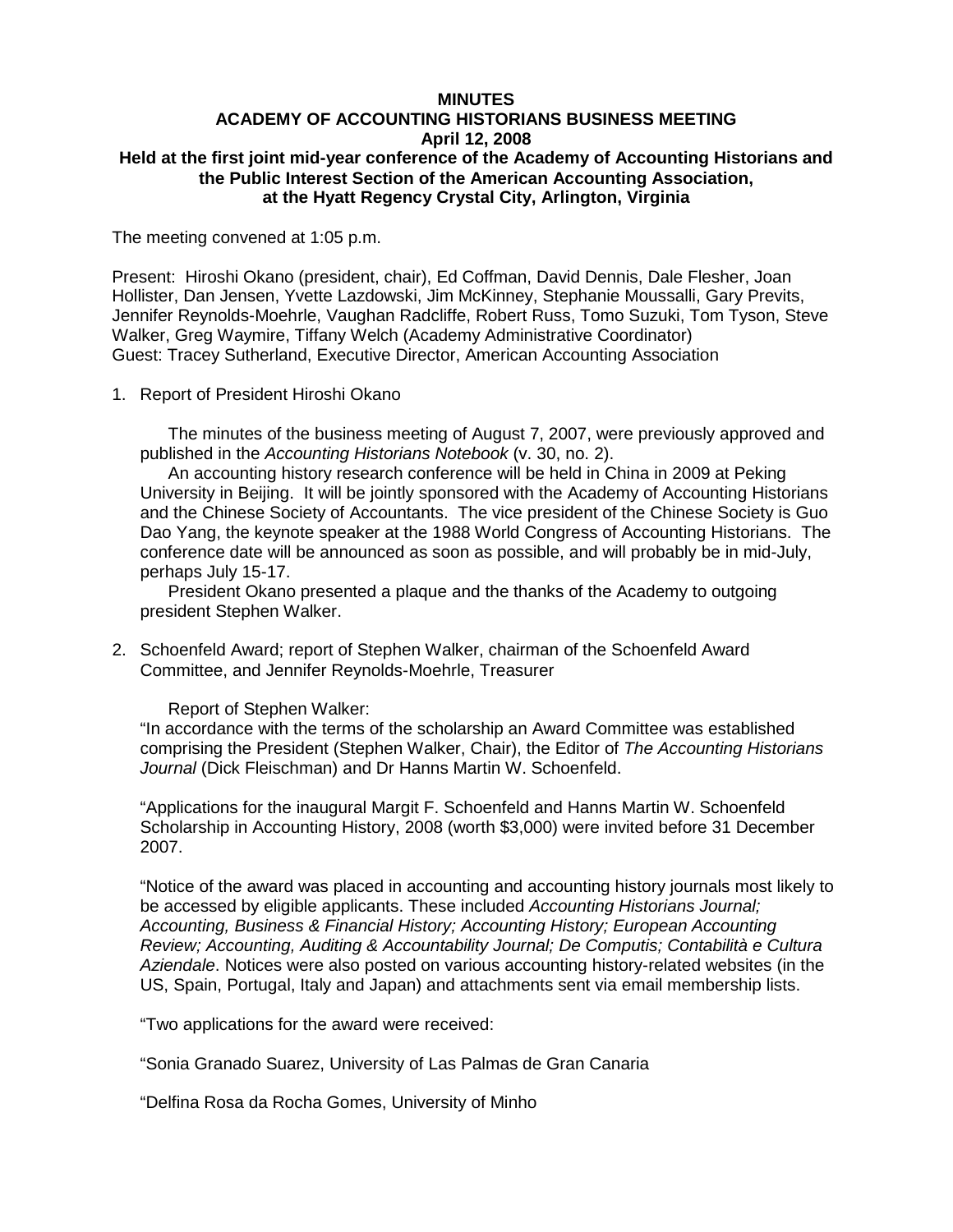"The committee saw merit in both applications but decided to award the inaugural scholarship to Sonia Granado Suarez to assist with her PhD research into 'The History of Noble Household Accounting: The Marquisate of Adeje, the County of La Gomera and the Seigneurial Estate of El Hierro, Canarias, 16<sup>th</sup>-18<sup>th</sup> Centuries'. The committee expressed the view most strongly that the successful applicant should attempt to secure the publication of at least one article in the English language from her PhD.

"The successful applicant was informed of the committee's decision on 10 February 2008. Unfortunately, Sonia Suarez will not be able to attend the joint- research conference in Washington. However, she does intend to be present at the World Congress in Istanbul. This would be an appropriate venue to formally present her with a plaque or certificate (as specified in the terms of the scholarship).

"Stephen Walker, Chair 1 April 2008"

 Reynolds-Moehrle said the \$3,000 (US) has already been sent to the award winner. She noted the amount of the award is limited to no more than 5% of the total in the fund.

Reynolds-Moehrle inquired whether it's possible to improve the number of applicants. Walker said the prize had been widely-publicized in relevant European journals, in Spain, Italy, Portugal, etc., and he is puzzled by the lack of interest. He thinks interest in the award will take off eventually.

3. Report of the Administrative Coordinator, Tiffany Welch

# A. Membership

Tiffany Welch distributed a report of the geographical dispersion of Academy members (available to members upon request). As of March 31, there were 244 individual Academy members (vs. 317 at the end of last year), and 297 institutional members. However, membership dues are paid throughout the year, and she will send out a call for renewals soon.

Flesher asked for the US vs. non-US breakdown of membership, but Welch did not have those figures.

## B. Website

Welch distributed a proposal for re-design and re-location of the Academy website (available to members upon request). Currently, the website is hosted by Rutgers University. Its appearance is not very user-friendly, and if a member emails Welch with a change to be made, she cannot do it herself but must work through Rutgers employees. Welch recommended moving the Academy website to Case Western Reserve University, where it can be hosted by the Weatherhead School of Management. In Option I, the Academy content would not change, but the layout would be based on the Weatherhead template and some PDF files would replace some of the current content. In Option II, the content of the pages would also change, to shorten some of the long pages and construct a database-driven directory (instead of PDF files) that would allow alteration of entries as necessary.

Welch recommended Option II as the database is easier to maintain. The cost to the Academy would be a one-time fee of \$750, with no maintenance fees afterwards. The College of Business recommends doing it in July, after they change their templates. The Academy would need a new web address, and Rutgers could redirect those who go to the old site.

McKinney recommended the Academy obtain its own name and have sites point to it. Gary Previts noted that we would prefer that Google direct searchers to our website instead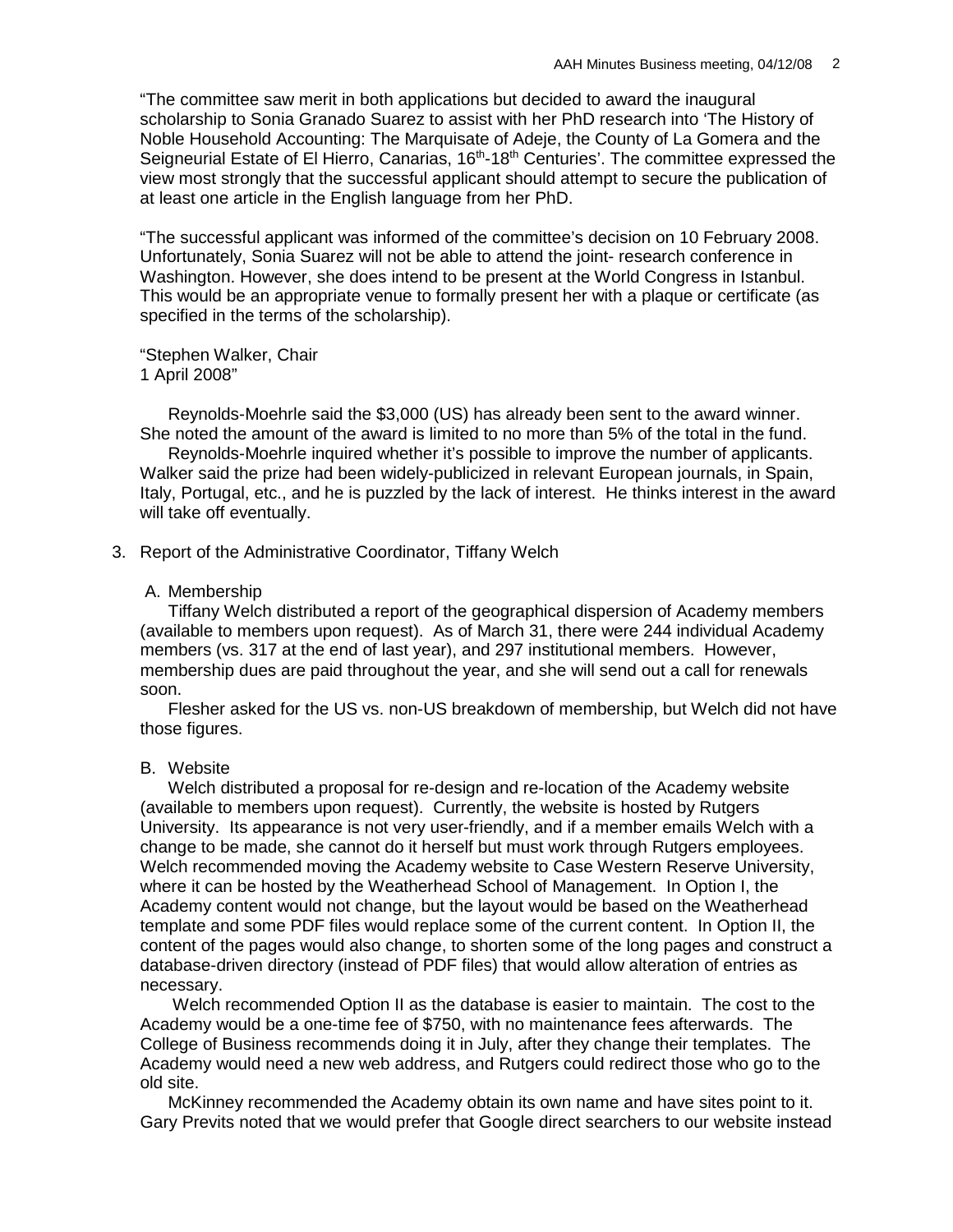of Rutgers. Robert Russ pointed out it depends on the number of sites that reference our new site. Previts acknowledged it would take time for Google to put us first.

McKinney recommended moving the site as is over to Case Western (Option I), and later doing Option II. Reynolds-Moehrle asked what the move would do to our financial functions such as credit card payment processing and our VeriSign contract. Previts said the Academy used to pay \$500 twice a year to Rutgers, but the arrangement suffers from rapid turnover in Rutgers support personnel and varying quality of service. The President can approve this move because its cost is under the \$1,000 limit that he can approve. McKinney and Reynolds-Moehrle volunteered to help Welch with the project.

Moussalli asked if the minutes of Academy meetings might be posted on the website, in addition to being published in the Notebook. Steve Walker asked if non-members should have access to the minutes. Jim McKinney suggested a "Members Only" area of the website. Jensen noted that under U.S. law, tax-exempt nonprofits must make their records publicly available in the Form 990 informational return. In the light of the U.S. statutes, Walker withdrew his objection.

Welch inquired who would speak to Rutgers about this change. Reynolds-Moehrle noted that Rutgers does not bill the Academy regularly, and Previts noted they bill when prompted to do so. He suggested that the questions about the credit card payment functions should be answered first and then Previts and McKinney will notify Rutgers of the change. This might occur this summer. Welch said she would work on this in June. Previts will inform Miklos Vasarhelyi at Rutgers that the Academy is leaving soon.

McKinney discussed the domain name(s) we should use and said he would look into it. Returning to the question of posting the minutes, Previts suggested an archived section of the website or possibly links to the *Notebook*, or just posting the minutes. Walker thought members should still receive the minutes by email and Flesher agreed. The group agreed informally to posting the minutes on the website.

4. Treasurer's Report, Jennifer Reynolds-Moehrle

Reynolds-Moehrle said the independent auditors have received all the information and will finish their work shortly. Last year the auditors filed for an extension; she does not know if they will do so again this year.

The Academy's financial position at the end of 2007 will be emailed to any interested member upon request. Assets are \$305,949. The Academy is ahead by \$6,700 this year from interest income on certificates of deposit of \$8,400. This year's interest income will not be that high, as rates are lower.

John Yeakel very generously donated \$50,000 to the endowment fund without restrictions. There was also a substantial anonymous donation and Hans Martin has completed his donation. Stephanie Moussalli noted that an article is planned for the *Accounting Historians Notebook* on the Yeakel donation. Richard Vangermeersch had told her that Yeakel did not wish for publicity for himself, but did wish to publicize the endowment in the hope that other donors would also contribute.

Tyson asked if the money might be used for doctoral scholarships. Reynolds-Moehrle agreed that plans should be made on how to use the endowment fund, which is now about \$85,000. Previts noted that the Hans Martin endowment of \$100,000 is intended to benefit senior doctoral students, and there is a strong preference for European students. He added the AAH might sponsor students attending its conferences. Flesher added that the Academy has had donations in the past for that purpose, and Reynolds-Moehrle added that Barbara Merino had made such contributions.

Walker remarked that a number of proposals to regenerate the Academy had appeared in his report last year and that while Tyson's suggestion is useful, it is one of a number of options. McKinney noted the existence of a doctoral committee that could consider the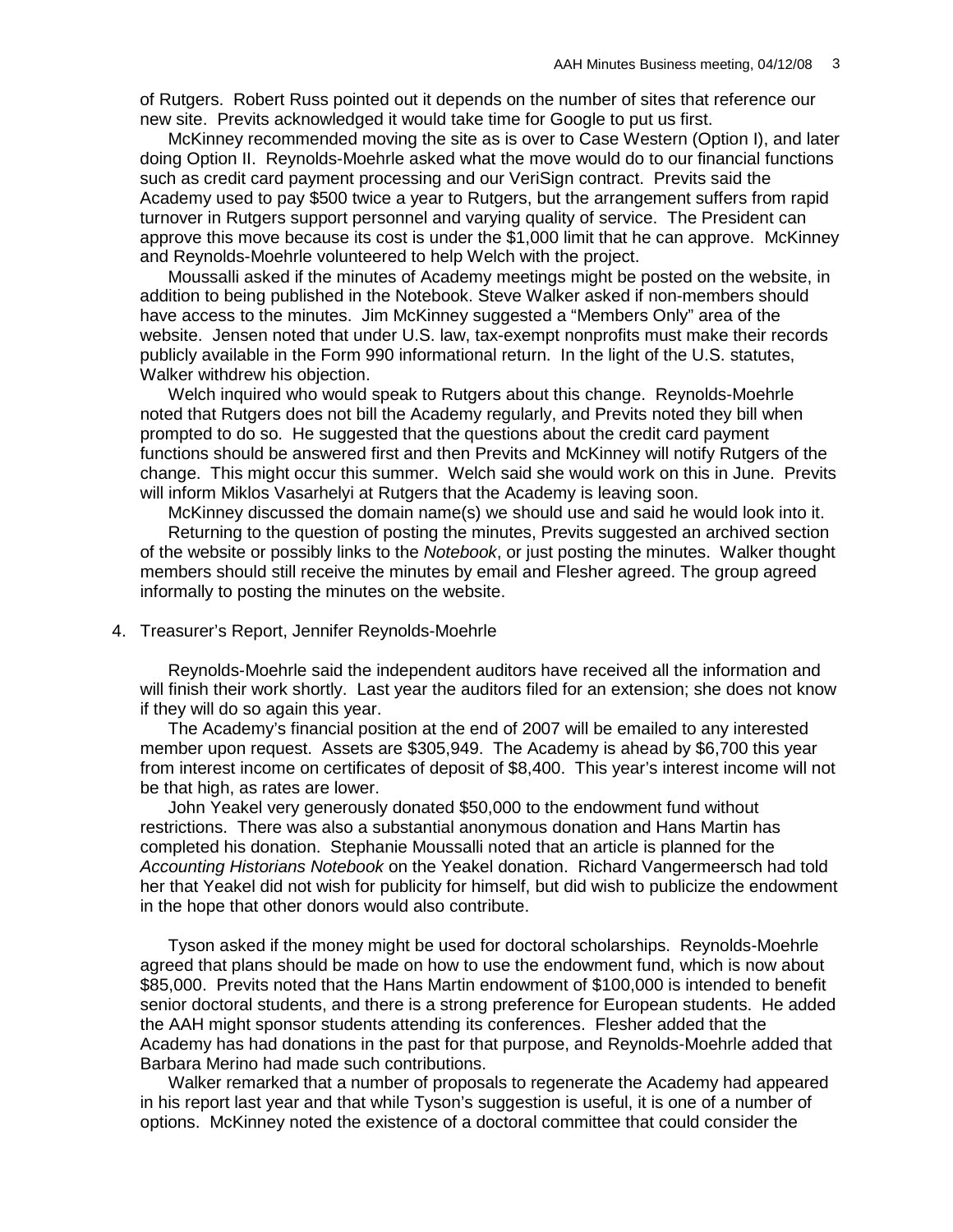subject. Previts remarked that this discussion is indicative of one of the problems addressed in Walker's report last year; the Academy needs to refocus and set up mechanisms and time frames and viable assignments of responsibility. Under the Academy's current structure, how can tasks like this one get done? Proposing uses for the money before the organization is back on its feet is futile. He added that he was not opposing Tyson's proposal, but that he is anti-"adhoc-ery."

Reynolds-Moehrle suggested the August meeting might be devoted to strategic planning. Previts argued that 3% on \$80,000 is only about \$2,500, with which many different things might be done. Choosing one, given the time constraints of Academy members, is difficult and the total amount would not be enough to sway a doctoral student towards history. Furthermore, the membership committee is not effective, due to fundamental issues about the future of the Academy.

Lazdowski believed that student membership is declining because they switch to full membership upon graduation; Ph.D. programs do not allow historical dissertations. McKinney noted few doctoral students had attended this conference, despite being encouraged to do so. That may be because it's history, or the chairs may not have forwarded the information to them.

Waymire argued that in trying to increase market share among Ph.D. students, the Academy should figure out how to make data more accessible. All the students want to do something different, but we need to make that easier for many of them, not just a few recipients of scholarships. McKinney noted the need for access to a list of doctoral students. Waymire said there is no reason for them to join the Academy and wondered how we can lower the cost of doing this type of research. McKinney noted the associated problem of where such research can be placed, but Waymire responded that editors love historical work. Jensen reminded the group of the ongoing AAA archives project, the Global Accounting Digital Archives Network, with its collection of links to digitized accounting materials online.

Radcliffe argued that for people who are already doing accounting history, a scholarship would be an honor to their schools. He was not sure if his Academy membership had lapsed and noted that the Public Interest section of the AAA had reviewed the list of members who had not renewed and contacted them. Flesher said when he was president of the Academy, a reminder was sent out to late payers. Lazdowski had discussed a grant from the Institute of Management Accountants to study the Ford Motor Co., but the IMA had argued such a study would add no value to management accounting, evidence that the IMA also needs to support historical work.

Dennis asked if the Academy could institute automatic renewals for members. Flesher responded the members can be asked, and if they check a box "yes," he predicts over 90% will then renew. The personal touch, talking to someone, works best for new members. He suggests mass emailings followed by personal contacts and invitations to meetings, making new participants discussants, and assigning them mentors, would encourage membership. Previts thought these were great ideas but wondered who would do them. Dennis believed faculty respond poorly to emails but well to telephone calls.

Tyson asked Tracey Sutherland whether AAA sections sponsor dissertation awards. Sutherland responded that there is no AAA process to do that for all sections. But most sections have a doctoral consortium connected to their mid-year meetings, in effect running two meetings at one meeting time. Many doctoral students attend several of these meetings. Thus, students who feel forced to specialize in financial accounting can still go to a second section's consortium. Three of the accounting firms sponsor various doctoral consortia; the AAA can sometimes raise this money from the firms. The funds cover one or two nights in the hotel and the cost of the consortium; most scholarships are just for attending; the student does not have to present a paper. Flesher added that an outstanding dissertation award is often presented at the meeting. Sutherland also mentioned the AAA's Professional Ethics symposium, a huge event; the faculty who teach there love it. Flesher